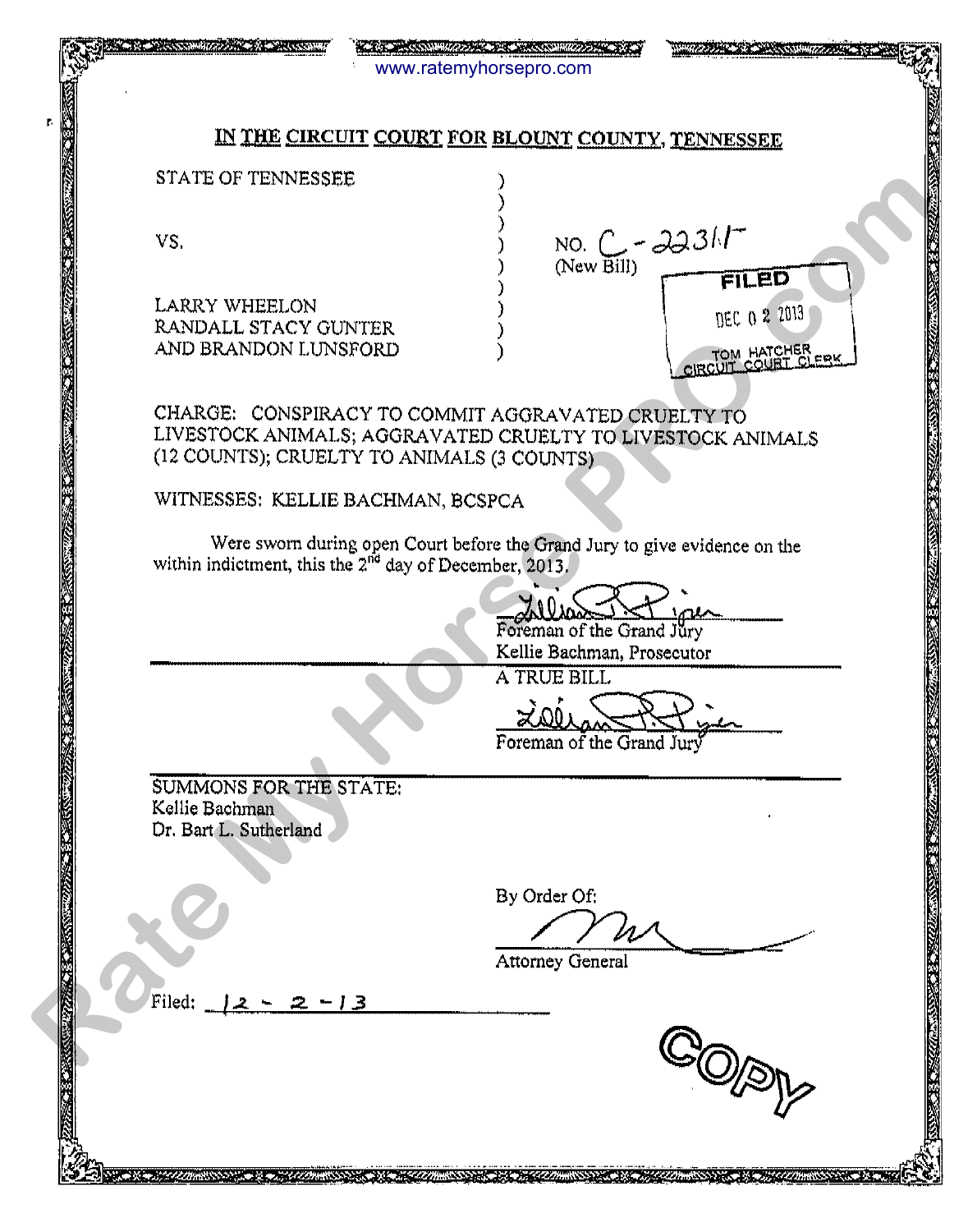# **CIRCUIT COURT**

www.ratemyhorsepro.com

#### State of Tennessee, Blount County

shows and similar events, in violation of Tennessee Code Annotated§ 39-14·202, against the peace and dignity of the State of Tennessee.

FIFTEENTH COUNT: And the Grand Jurors on their oath aforesaid further present that in Blount County, Tennessee, on or about March 27, 2013 and continuing until on or about April 18,2013, before the finding of this indictment, the said LARRY WHEELON, RANDALL STACY GUNTER, AND BRANDON LUNSFORD, did intentionally or knowingly inflict bums, cuts, lacerations, or other injuries or pain, by any method, including blistering compounds, to the legs or hooves of a walking horse named "Coach Filly," in order to make them sore for any purpose including, but not limited to, competition in horse shows and similar events, in violation of Tennessee Code Annotated§ 39-14-202, against the peace and dignity of the State of Tennessee. State of Tennessee, Blount County<br>
Relows and similar events, in violation of Tennessee Code Annotated § 39-14-202, against the<br>
Preservant dignity of the State of Tennesse.<br>
THETENTH COUNT: And the Grand Juvers on their c

SIXTEENTH COUNT: And the Grand Jurors on their oath aforesaid further present that in Blount County, Tennessee, on or about March 27, 2013 and continuing until on or about April 18,2013, before the finding of this indictment, the said LARRY WHEELON, RANDALL STACY GUNTER, AND BRANDON LUNSFORD, did intentionally or knowingly inflict bums, cuts, lacerations, or other injuries or pain, by any method, including blistering compounds, to the legs or hooves of a walking horse named "Neyland," in order to make them sore for any purpose including, but not limited to, competition in horse shows and similar events, in violation of Tennessee Code Annotated§ 39-14-202, against the peace and dignity of the State of Tennessee.

> Attorney General **New York Management Company of Service**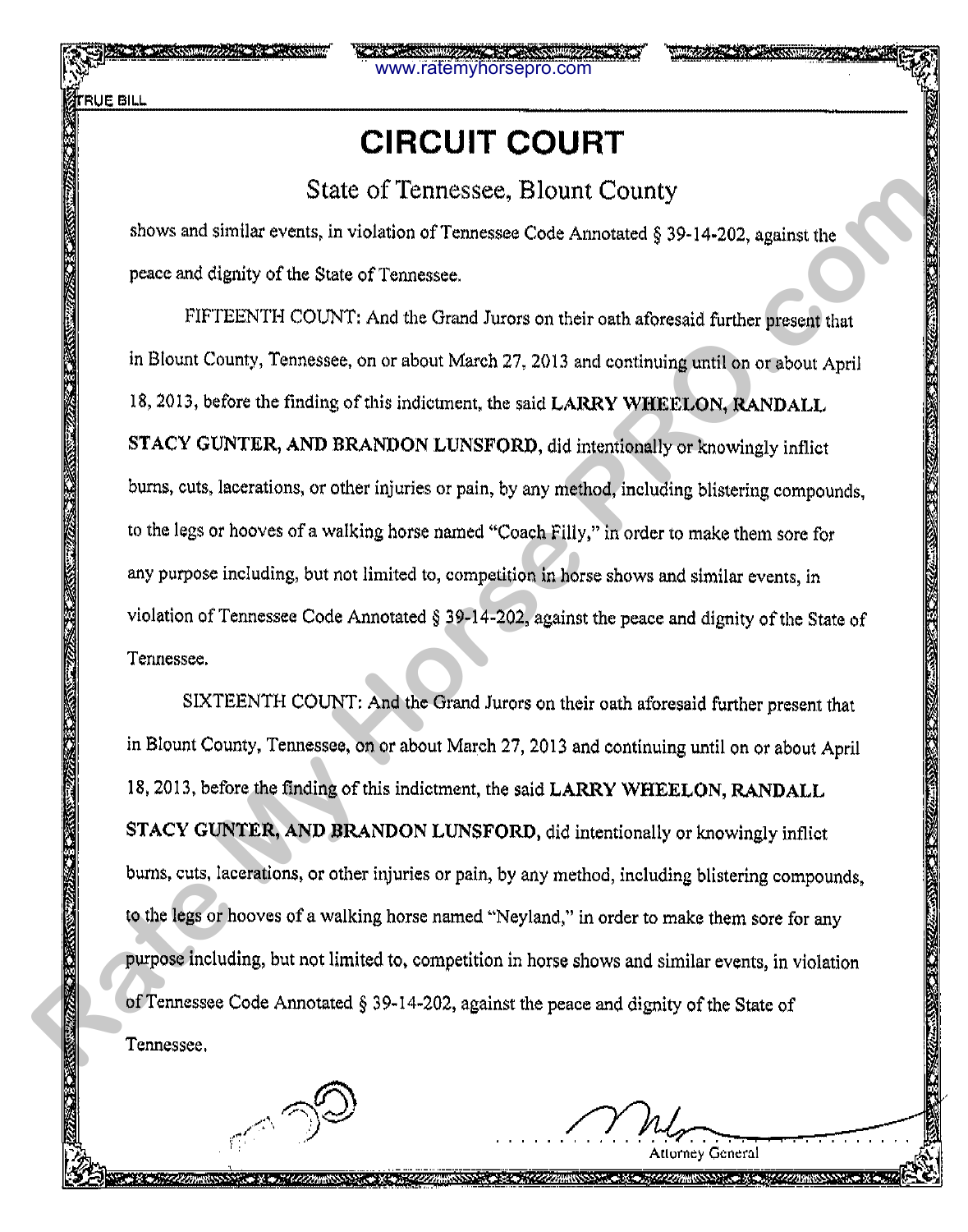ŗ.

www.ratemyhorsepro.com

# **CIRCUIT COURT**

### State of Tennessee, Blount County

THE GRAND JURORS of Blount County, Tennessee, duly impaneled and sworn, upon

their oath, present that on or about March 27, 2013, and continuing until or about April 18, 2013,

in Blount County, Tennessee, and before the finding of this indictment, LARRY WHEELON,

#### RANDALL STACY GUNTER, AND BRANDON LUNSFORD, did intentionally or

knowingly agree with another that one or more of them would engage in conduct that constitutes

the offenses of Aggravated Cruelty to Livestock Animals, Tennessee Code Annotated § 39-14-

217, and Cruelty to Animals, Tennessee Code Annotated *§* 39-14-202, with each having the

culpable mental state required for the commission of the offense, and with each acting for the

purpose of promoting or facilitating the commission of the offense, and in furtherance of the

conspiracy did engage in one or more of the following overt acts:

Did purchase, mix, and/or apply acid or other caustic substance(s) or chemical(s) to any exposed area of walking horses, in a depraved and sadistic manner, without justifiable or lawful purpose, such that the walking horses suffered serious bodily injury; and

Did purchase, mix, and/or apply compounds, including blistering compounds, to inflict burns, cuts, lacerations, or other injuries or pain, by any method, to the legs or hooves of walking horses, in order to make the walking horses sore for any purpose including, but not limited to, competition in horse shows and similar events. State of Tennessee, Blount Country<br>
THE GRAND JURORS of Bloom Country Temassee, duly impeneded and sworn, upon<br>
their onth, present that on or about Media 27, 2013, and continuing until or about April 18, 2013.<br>
in Blount

Wherefore, LARRY WHEELON, RANDALL STACY GUNTER, AND BRANDON

LUNSFORD did conspire to violate Tennessee Code Annotated§ 39-14-217, Aggravated

Cruelty to Livestock Animals, and did conspire to violate Tennessee Code Annotated§ 39-14-

202, Cruelty to Animals, in violation of Tennessee Code Annotated§ 39-12-103, and against the

peace and dignity of the State of Tennessee.

A STATISTICAL COMMUNISTIC AND RELATIONS OF THE RELATIONS OF THE RELATIONS OF THE RELATIONS OF THE RELATIONS OF

Attorney General SS CONFIDENTIAL COMMUNICATION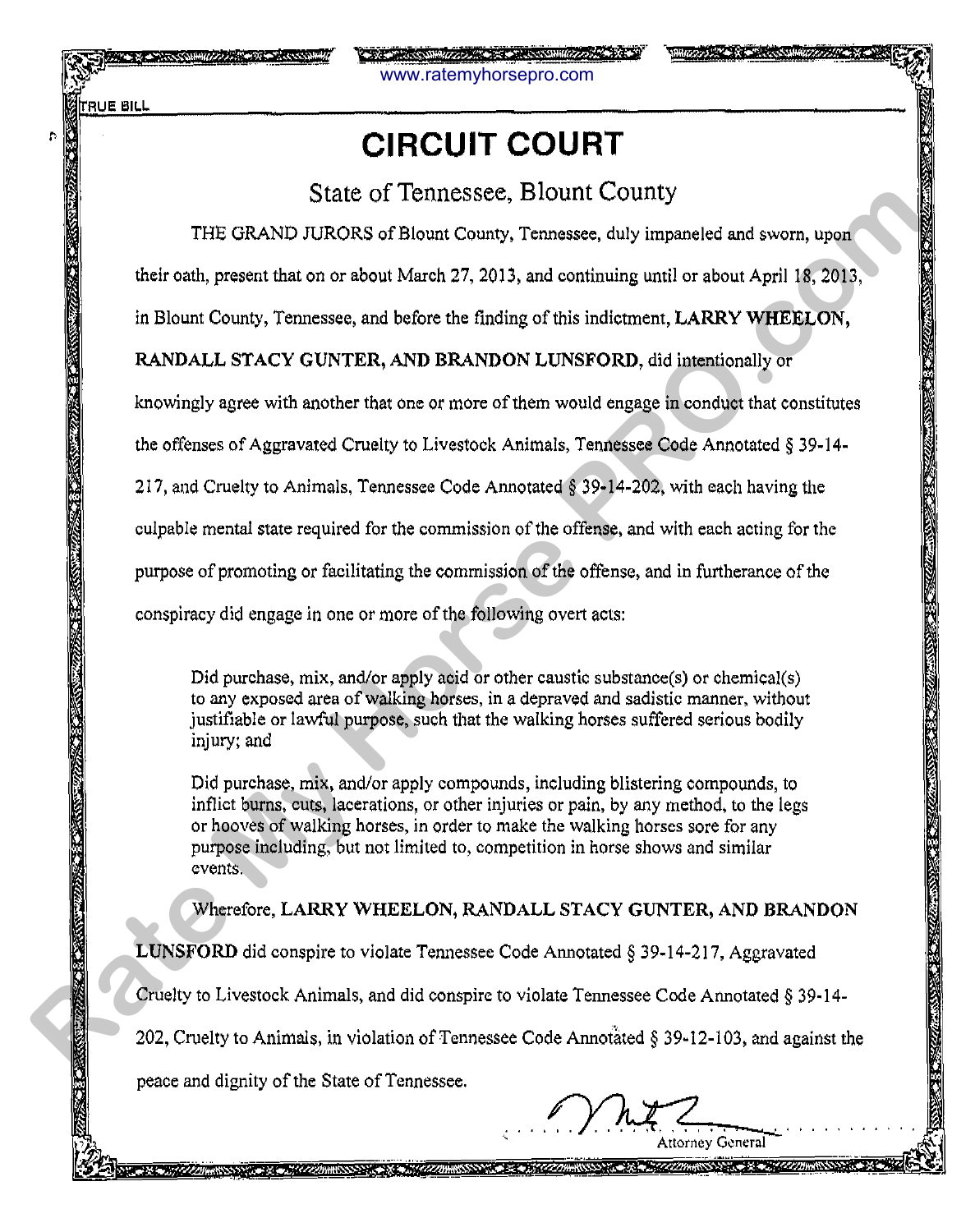www.ratemyhorsepro.com

# • **CIRCUIT COURT**

State of Tennessee, Blount County

SECOND COUNT: And the Grand Jurors on their oath aforesaid further present that in Blount County, Tennessee, on or about March 27, 2013 and continuing until on or about April 18, 2013, before the finding of this indictment, the said LARRY WHEELON, RANDALL STACY GUNTER, AND BRANDON LUNSFORD did, in a depraved and sadistic manner and without justifiable or lawful purpose, intentionally apply acid or other caustic substance or chemical to any exposed area of a walking horse named "Los Lobos," resulting in serious bodily injury to the animal, in violation of Tennessee Code Annotated§ 39-14-217, against the peace and dignity of the State of Tennessee.

THIRD COUNT: And the Grand Jurors on their oath aforesaid further present that in Blount County, Tennessee, on or about March 27, 2013 and continuing until on or about April 18,2013, before the finding of this indictment, the said LARRY WHEELON, RANDALL STACY GUNTER, AND BRANDON LUNSFORD did, in a depraved and sadistic manner and without justifiable or lawful purpose, intentionally apply acid or other caustic substance or chemical to any exposed area of a walking horse named "Country Bumpkin," resulting in serious bodily injury to the animal, in violation of Tennessee Code Annotated§ 39-14-217, against the peace and dignity of the State of Tennessee. Slate OT Lennessee, Bloom1 Country<br>
SECOND COUNT: And the Grand Jeros on their cash aftereasid further present funch<br>
Reform County, Tennessee, on or about March 27, 2013 and continering until on or about April<br>
18, 2013,

FOURTH COUNT: And the Grand Jurors on their oath aforesaid further present that in Blount County, Tennessee, on or about March 27, 2013 and continuing until on or about April 18, 2013, before the finding of this indictment, the said LARRY WHEELON, RANDALL STACY GUNTER, AND BRANDON LUNSFORD, did, in a depraved and sadistic manner

Me Attorney General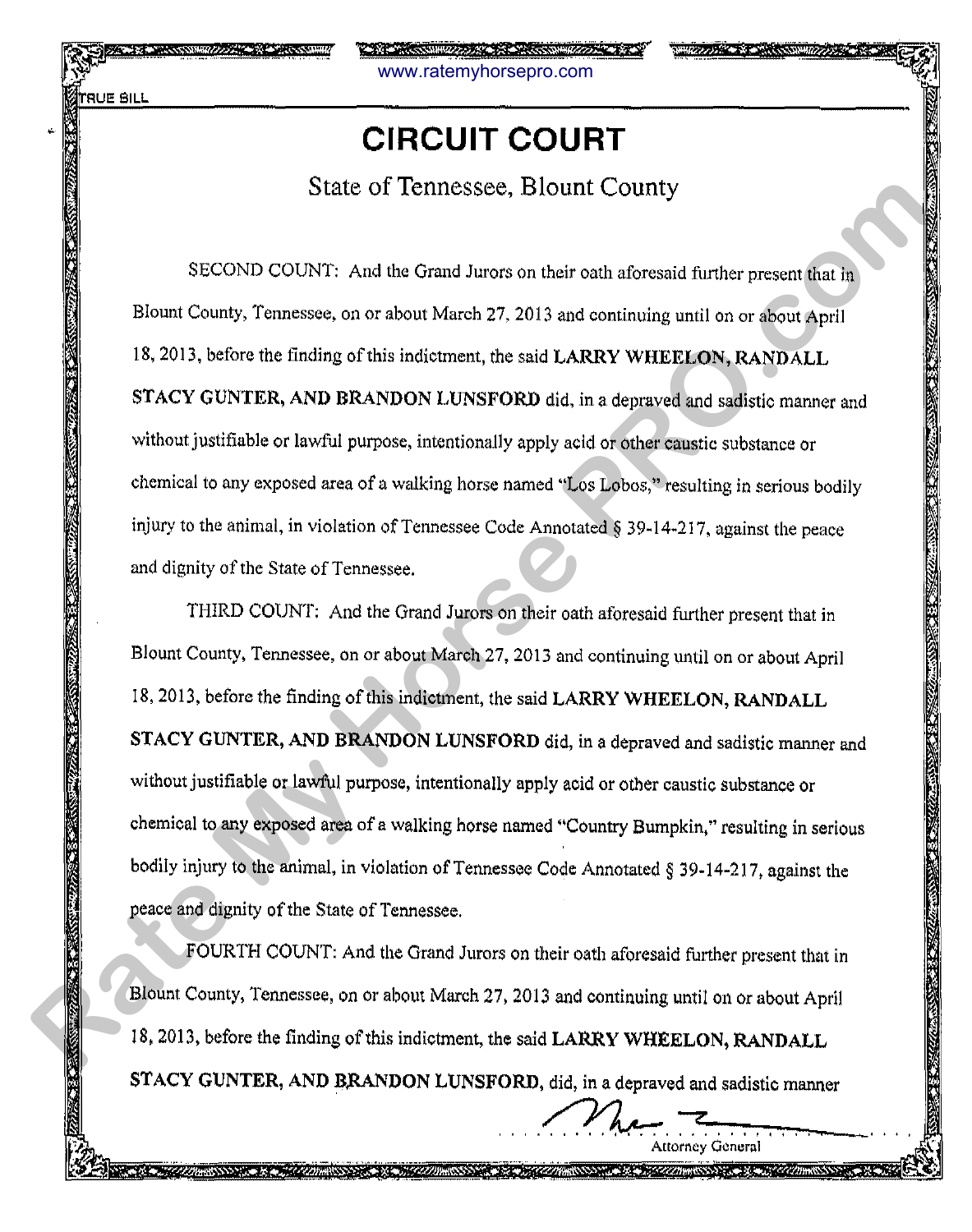www.ratemyhorsepro.com

# **CIRCUIT COURT**

#### State of Tennessee, Blount County

and without justifiable or lawful purpose, intentionally apply acid or other caustic substance or chemical to any exposed area of a walking horse named "Fred/Coach's Twisted Play," resulting in serious bodily injury to the animal, in violation of Tennessee Code Annotated § 39-14-217. against the peace and dignity of the State of Tennessee.

FIFTH COUNT: And the Grand Jurors on their oath aforesaid further present that in Blount County, Tennessee, on or about March 27, 2013 and continuing until on or about April 18,2013, before the finding of this indictment, the said LARRY WHEELON, RANDALL STACY GUNTER, AND BRANDON LUNSFORD did, in a depraved and sadistic manner and without justifiable or lawful purpose, intentionally apply acid or other caustic substance or chemical to any exposed area of a walking horse named "Lady Antebellum,"resulting in serious bodily injury to the animal, in violation of Tennessee Code Annotated § 39-14-217, against the peace and dignity of the State of Tennessee. State of Termessee, Blount Countty<br>and without justifable or lawful rangose, intentionally apply solid or other cauntic substance or<br>thermical to any crossed area of a walking loose named "FreeZ-Coach's Twisted Pluy," resu

SIXTH COUNT: And the Grand Jurors on their oath aforesaid further present that in Blount County, Tennessee, on or about March 27, 2013 and continuing until on or about April 18, 2013, before the finding of this indictment, the said LARRY WHEELON, RANDALL STACY GUNTER, AND BRANDON LUNSFORD, did, in a depraved and sadistic manner and without justifiable or lawful purpose, intentionally apply acid or other caustic substance or chemical to any exposed area of a walking horse named "Ferrell Hugh's Final Score/The Stimulus," resulting in serious bodily injury to the animal, in violation of Tennessee Code Annotated§ 39-14·217, against the peace and dignity of the State of Tennessee.

Attorney General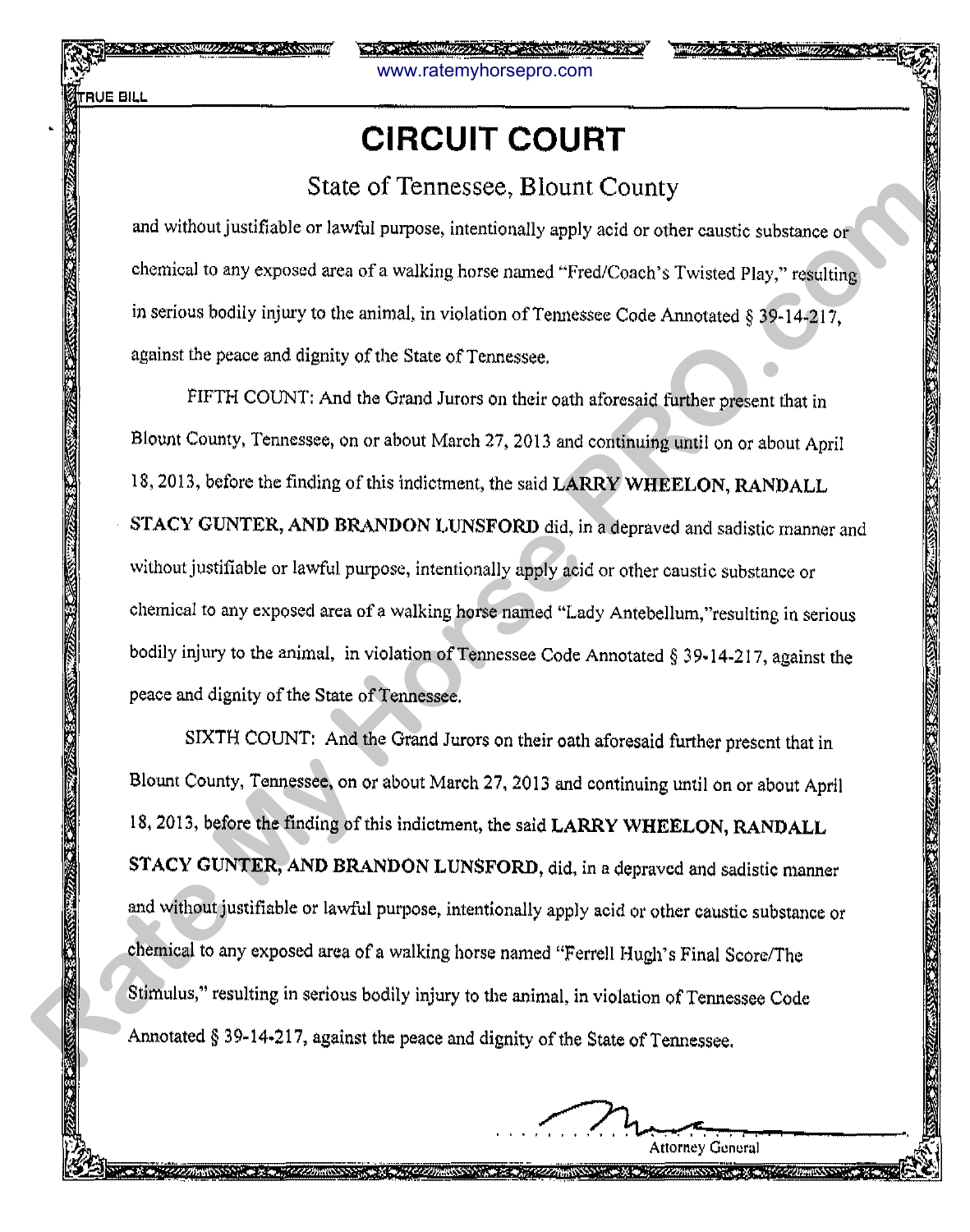**FRUE BILL** 

::.'!!

### **CIRCUIT COURT**

www.ratemyhorsepro.com

#### State of Tennessee, Blount County

SEVENTH COUNT: And the Grand Jurors on their oath aforesaid further present that in Blount County, Tennessee, on or about March 27, 2013 and continuing until on or about April 18, 2013, before the finding of this indictment, the said LARRY WHEELON, RANDALL STACY GUNTER, AND BRANDON LUNSFORD, did, in a depraved and sadistic manner and without justifiable or lawful purpose, intentionally apply acid or other caustic substance or chemical to any exposed area of a walking horse named "Night Shade/Black Night by Choice," resulting in serious bodily injury to the animal, in violation of Tennessee Code Annotated § 39· 14-217, against the peace and dignity of the State of Tennessee. State of Tennessee, Blount Country<br>
SEVENTI COUNT: And the Grand Aveces on their oath aforesaid further present that is<br>
Blourt County, Transcess, on or a boot March 21, 2013 and continuing until on or about April<br>
18, 201

EIGHTH COUNT: And the Grand Jurors on their oath aforesaid further present that in Blount County, Tennessee, on or about March 27, 2013 and continuing until on or about April 18, 2013, before the finding of this indictment, the said LARRY WHEELON, RANDALL STACY GUNTER, AND BRANDON LUNSFORD, did, in a depraved and sadistic manner and without justifiable or lawful purpose, intentionally apply acid or other caustic substance or chemical to any exposed area of a walking horse named "In My Pocket," resulting in serious bodily injury to the animal, in violation of Tennessee Code Annotated§ 39-14-217, against the peace and dignity of the State of Tennessee.

NINTH COUNT: And the Grand Jurors on their oath aforesaid further present that in Blount County, Tennessee, on or about March 27, 2013 and continuing until on or about April 18, 2013, before the finding of this indictment, the said LARRY WHEELON, RANDALL STACY GUNTER, AND BRANDON LUNSFORD, did, in a depraved and sadistic manner and without justifiable or lawful purpose, intentionally apply acid or other caustic substance or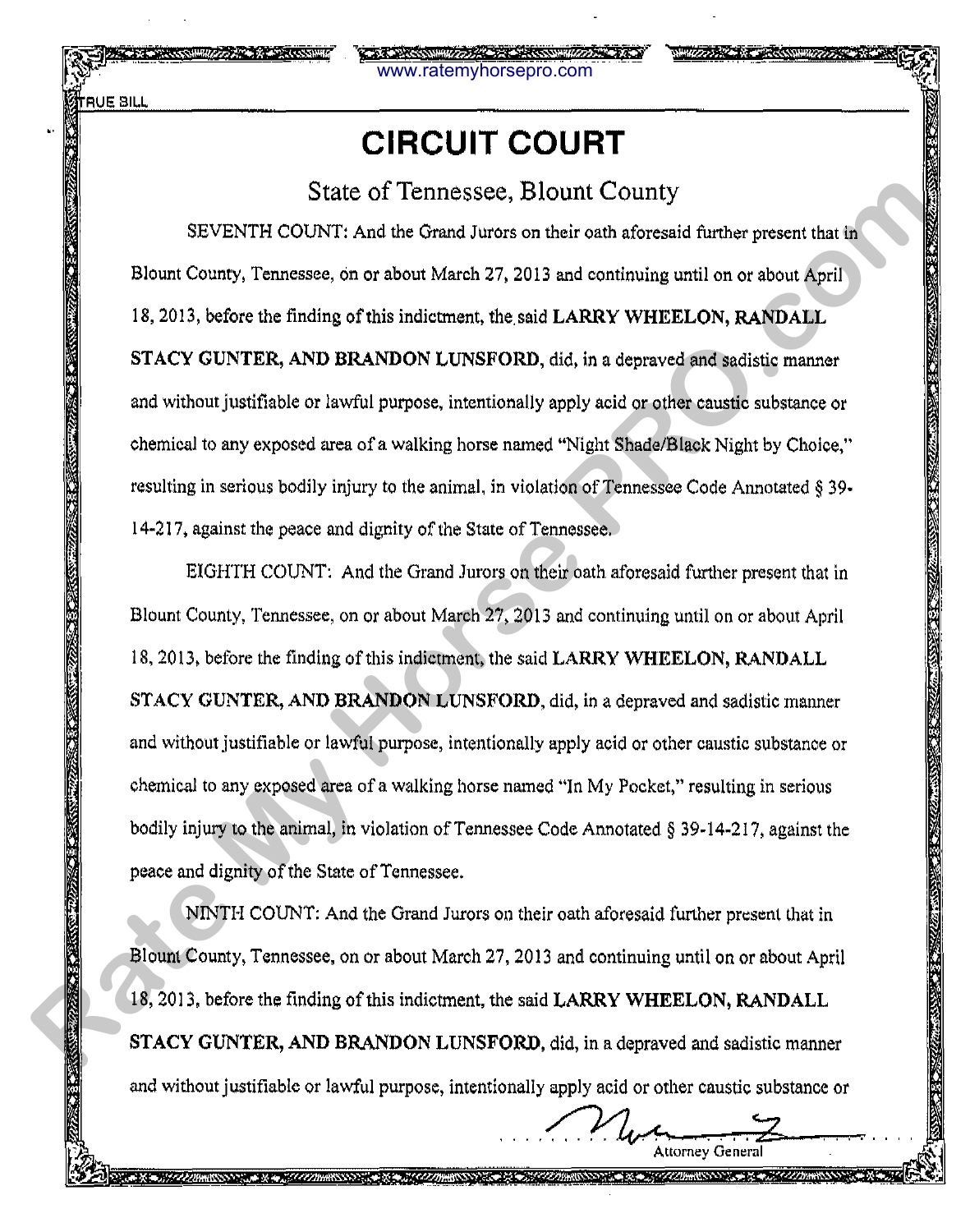www.ratemyhorsepro.com

### **CIRCUIT COURT**

### State of Tennessee, Blount County

chemical to any exposed area of a walking horse named "She's Just Sweepin' /She's a Sweeper," resulting in serious bodily injury to the animal, in violation of Tennessee Code Annotated § 39· 14·217, against the peace and dignity of the State of Tennessee.

TENTH COUNT: And the Grand Jurors on their oath aforesaid further present that in Blount County, Tennessee, on or about March 27, 2013 and continuing until on or about April 18, 2013, before the finding of this indictment, the said LARRY WHEELON, RANDALL STACY GUNTER, AND BRANDON LUNSFORD, did, in a depraved and sadistic manner and without justifiable or lawful purpose, intentionally apply acid or other caustic substance or chemical to any exposed area of a walking horse named "Sweepover," resulting in serious bodily injury to the animal, in violation of Tennessee Code Annotated§ 39·14·217, against the peace and dignity of the State of Tennessee.

ELEVENTH COUNT: And the Grand Jurors on their oath aforesaid further present that in Blount County, Tennessee, on or about March 27,2013 and continuing until on or about April 18, 2013, before the finding of this indictment, the said LARRY WHEELON, RANDALL STACY GUNTER, AND BRANDON LUNSFORD, did, in a depraved and sadistic manner and without justifiable or lawful purpose, intentionally apply acid or other caustic substance or chemical to any exposed area of a walking horse named "Shades of Cash/Greg," resulting in serious bodily injury to the animal, in violation of Tennessee Code Annotated § 39-14-217, against the peace and dignity of the State of Tennessee. STATE OF LETTIFISION and variable of Termssee, CHOMITY COUNTIES.<br>
Resulting in serious bodily injvary to the animal, in violation of Temessee Code Amotated § 39-<br>
14-217, against the peace and dignity of the State of Temes

TWELFTH COUNT: And the Grand Jurors on their oath aforesaid further present that in Blount County, Tennessee, on or about March 27, 2013 and continuing until on or about April

**Attorney General**